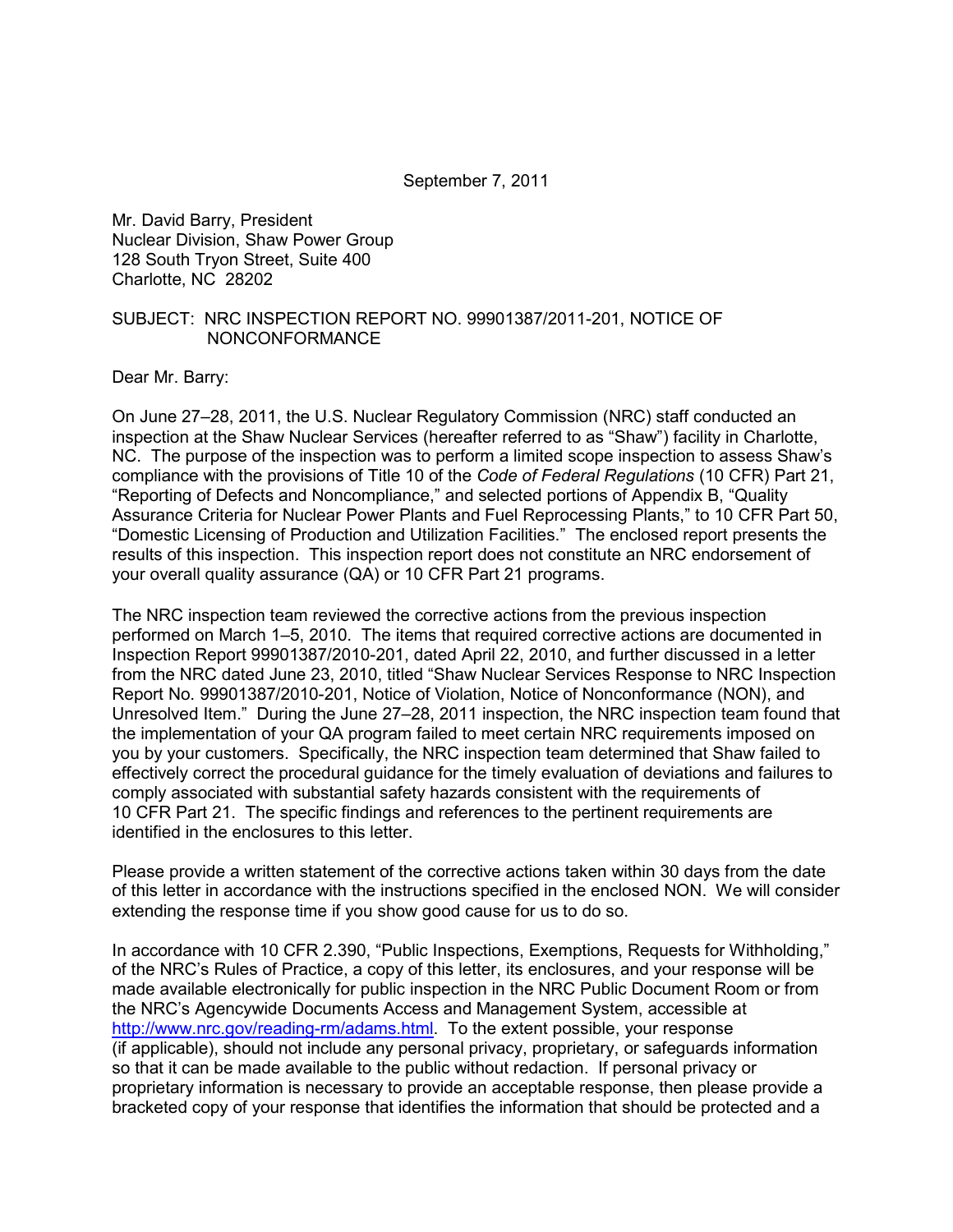D. Barry - 2 -

redacted copy of your response that deletes such information. If you request that such material is withheld from public disclosure, you must specifically identify the portions of your response that you seek to have withheld and provide in detail the bases for your claim (e.g., explain why the disclosure of information will create an unwarranted invasion of personal privacy or provide the information required by 10 CFR 2.390(b) to support a request for withholding confidential commercial or financial information). If Safeguards Information is necessary to provide an acceptable response, please provide the level of protection described in 10 CFR 73.21, "Protection of Safeguards Information: Performance Requirements."

Sincerely,

## */RA/ G. Galletti for*

Juan D. Peralta, Chief Quality and Vendor Branch 1 Division of Construction Inspection & Operational Programs Office of New Reactors

Docket No. 99901387

Enclosures:

- 1. Notice of Nonconformance
- 2. Inspection Report No. 99901387/2011-201 and Attachment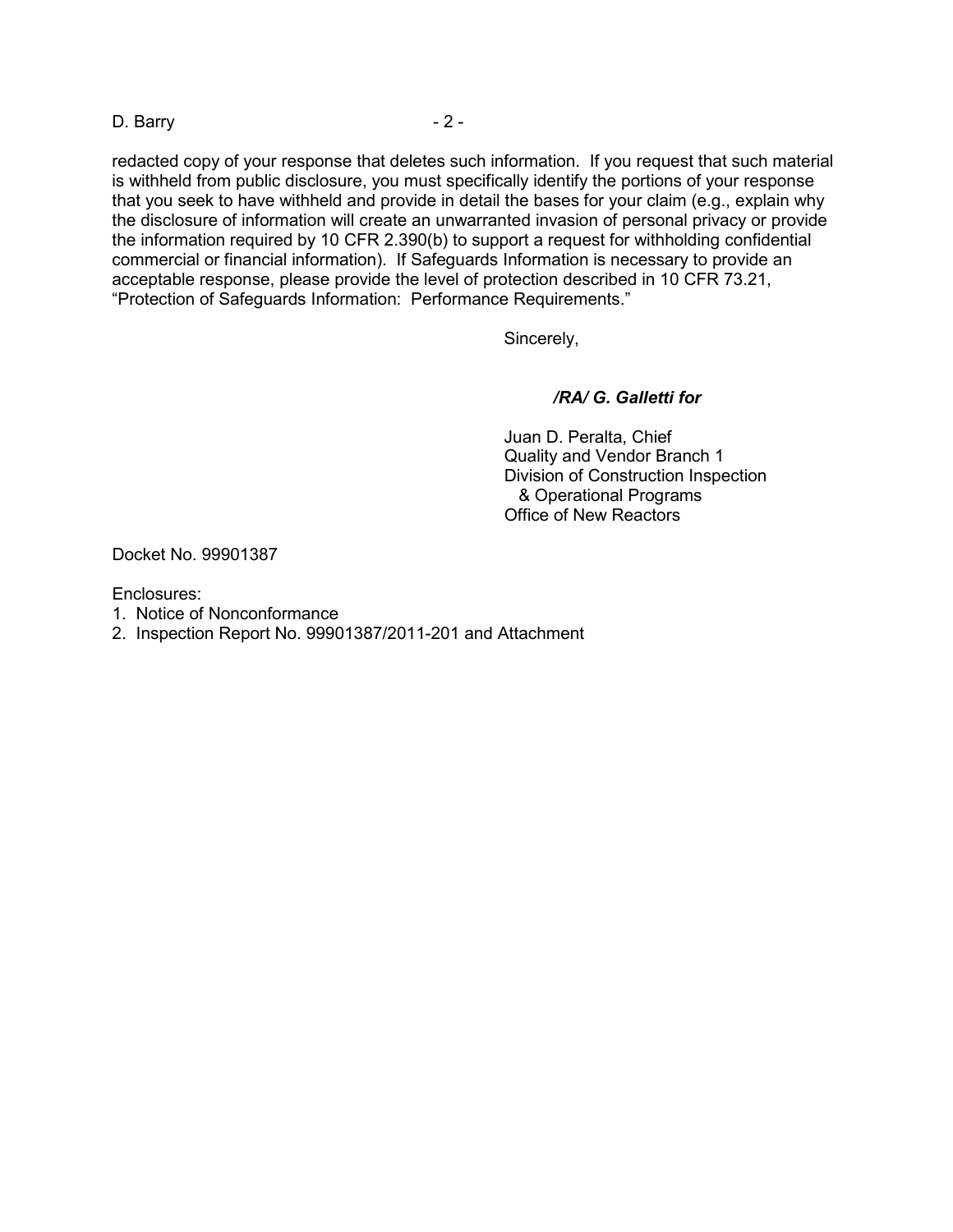D. Barry - 2 -

redacted copy of your response that deletes such information. If you request that such material is withheld from public disclosure, you must specifically identify the portions of your response that you seek to have withheld and provide in detail the bases for your claim (e.g., explain why the disclosure of information will create an unwarranted invasion of personal privacy or provide the information required by 10 CFR 2.390(b) to support a request for withholding confidential commercial or financial information). If Safeguards Information is necessary to provide an acceptable response, please provide the level of protection described in 10 CFR 73.21, "Protection of Safeguards Information: Performance Requirements."

Sincerely,

## */RA/ G. Galletti for*

Juan D. Peralta, Chief Quality and Vendor Branch 1 Division of Construction Inspection & Operational Programs Office of New Reactors

Docket No. 99901387

Enclosures:

1. Notice of Nonconformance

2. Inspection Report No. 99901387/2011-201 and Attachment

DISTRIBUTION:

RidsNroDcip RidsNroDcipCQVA RidsNroDcipCQVB [geoffgrant@shawgrp.com](mailto:geoffgrant@shawgrp.com)

ADAMS Accession No.: ML112220154 **ADAMS** \*concurred via email

| <b>OFFICE</b> | NRO/DCIP/CQVA | QTE            | NRO/DCIP/CAEB/BC   | NRO/DCIP/CQVA/BC |
|---------------|---------------|----------------|--------------------|------------------|
| <b>NAME</b>   | RPrato *      | QTE Resource * | TFrye <sup>*</sup> | JPeralta         |
| <b>DATE</b>   | $8/9$ /2011*  | 8/15/2011      | 8/17/2011          | 09/06/2011       |

**OFFICIAL RECORD COPY**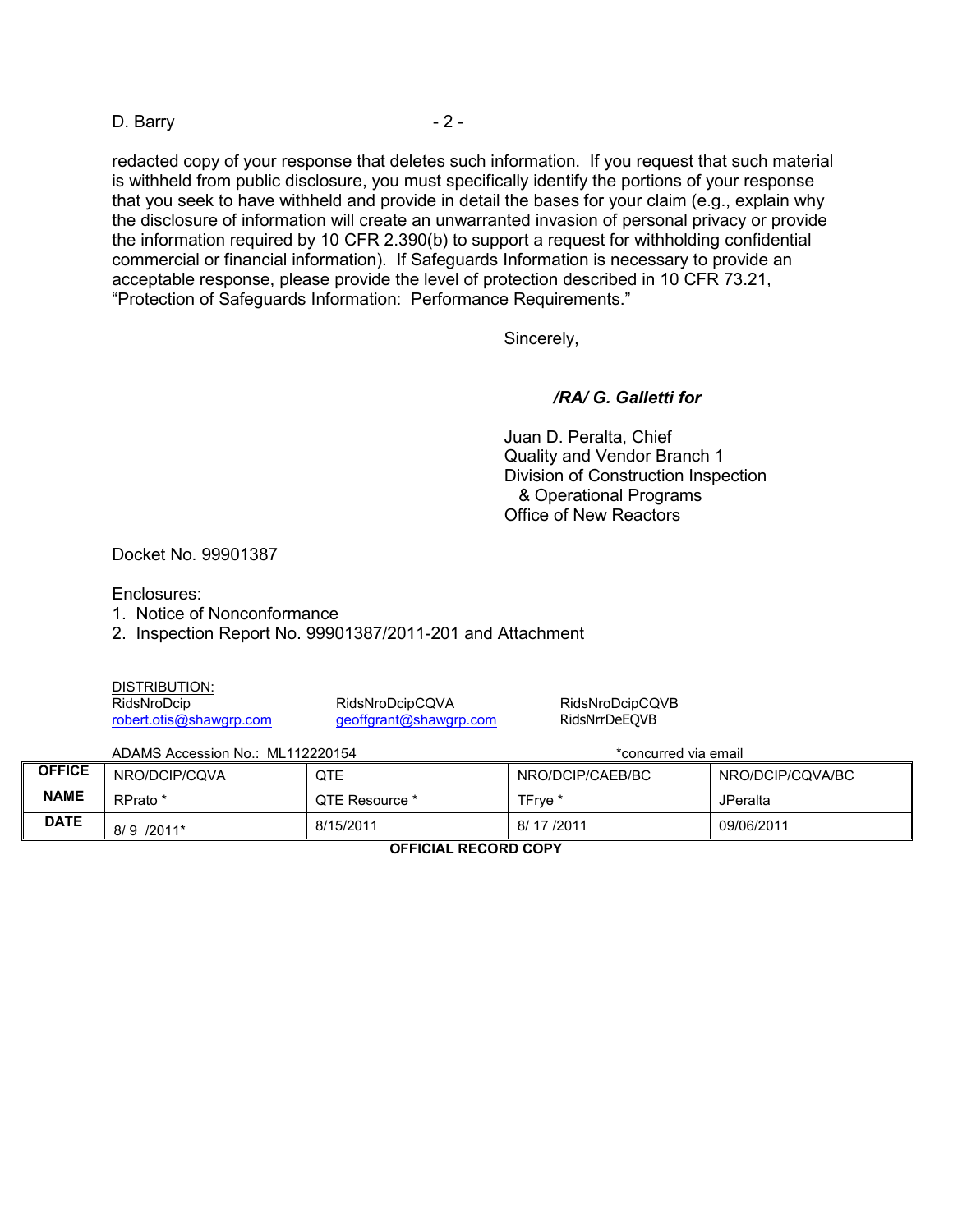## **NOTICE OF NONCONFORMANCE**

Shaw Nuclear Services Docket Number 99901387 Charlotte, NC 28202 Inspection Report Number 2010-201

Based on the results of a U.S. Nuclear Regulatory Commission (NRC) inspection conducted at the Shaw Nuclear Services facility in Charlotte, NC, on June 27–28, 2011, certain activities were not conducted in accordance with NRC requirements that were contractually imposed on Shaw Nuclear Services (hereafter referred to as "Shaw") by NRC licensees:

A. Criterion XVI, "Corrective Action," of Appendix B, "Quality Assurance Criteria for Nuclear Power Plants and Fuel Reprocessing Plants," to Title 10 of the *Code of Federal Regulations* (10 CFR) Part 50, "Domestic Licensing of Production and Utilization Facilities," states that measures shall be established to assure that conditions adverse to quality, such as failures, malfunctions, deficiencies, deviations, defective material and equipment, and nonconformances are promptly identified and corrected.

Shaw SWSQAP 1-74A, Section 16, "Corrective Action," states that the corrective action program shall provide for prompt identification, documentation, classification, and correction of the conditions. Section 16 further states, in part, that corrective action taken to correct deficient conditions discovered by inspection, test, or audits shall be verified by reinspection, retesting, subsequent audits including corrective action audits, and the review of corrective action documentation to assure that corrective actions have been satisfactorily implemented.

Contrary to the above, as of June 28, 2011, Shaw failed to implement corrective actions documented in Corrective Action Report (CAR) No. 2010-04-29-558 that was issued in response to NRC Violation 99901387/2010-201-01. Specifically, Shaw failed to adequately revise QS-16.3, "Identifying and Reporting Defects and Failures to Comply under 10CFR21," to address NRC-identified deficiencies associated with the evaluation process described in 10 CFR 21.21(a)(1) and (a)(2). The NRC inspection team determined that the QS 16.3 continued to describe the review to determine if a deviation or failure to comply is potentially associated with a substantial safety hazard as part of the discovery process and not part of the 60 day evaluation period in accordance with the NRC requirements. As a result, the revision to QS 16.3 did not correct the deficiency identified in CAR No. 2010-04-29-558, and is not consistent with the definitions and requirements set forth in 10 CFR 21.3 and 10 CFR 21.21(a), respectively.

This issue is identified as Nonconformance 99901387/2011-201-01.

Please provide a written statement of the corrective actions taken to the U.S. Nuclear Regulatory Commission, ATTN: Document Control Desk, Washington, DC 20555-0001, with a copy to the Chief, Quality and Vendor Branch 1, Division of Construction Inspection and Operational Programs, Office of New Reactors, within 30 days of the date of the letter transmitting this Notice of Nonconformances. This reply should be clearly marked as a "Reply to a Notice of Nonconformance" and should include for each noncompliance: (1) the reason for the noncompliance, or if contested, the basis for disputing the noncompliance, (2) the corrective steps that have been taken and the results achieved, (3) the corrective steps that will be taken to avoid noncompliance, and (4) the date when your corrective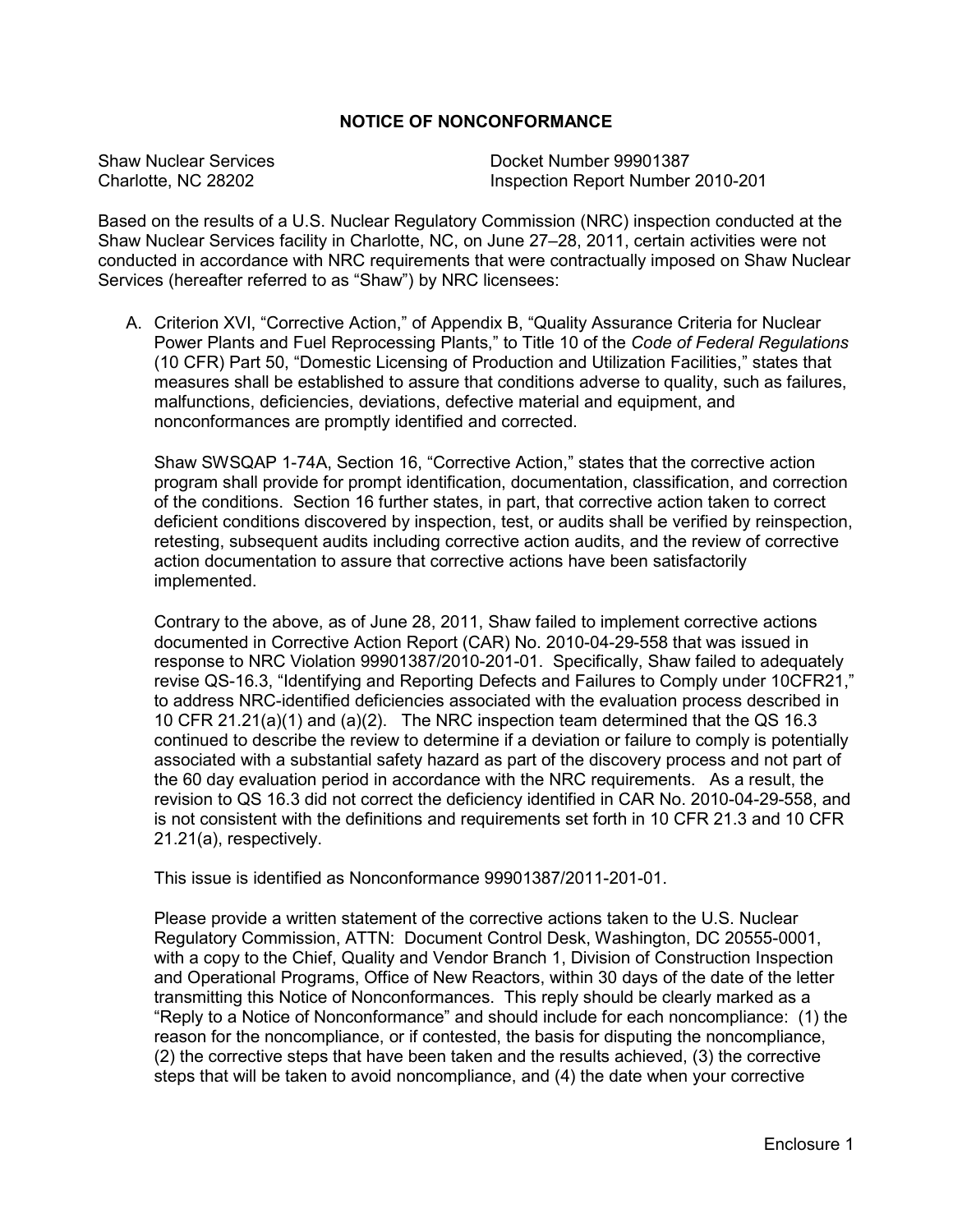action will be completed. Where good cause is shown, the NRC will consider extending the response time.

Because your response will be made available electronically for public inspection in the NRC Public Document Room or from the NRC'S Agencywide Documents Access and Management System, which is accessible from the NRC Web site at [http://www.nrc.gov/](http://www.nrc.gov/reading-rm/adams.html)

[reading-rm/adams.html,](http://www.nrc.gov/reading-rm/adams.html) to the extent possible, it should not include any personal privacy, proprietary, or Safeguards Information so that it can be made available to the public without redaction. If personal privacy or proprietary information is necessary to provide an acceptable response, then please provide a bracketed copy of your response that identifies the information that should be protected and a redacted copy of your response that deletes such information. If you request that such material be withheld, you must specifically identify the portions of your response that you seek to have withheld and provide in detail the bases for your claim of withholding (e.g., explain why the disclosure of information will create an unwarranted invasion of personal privacy or provide the information required by 10 CFR 2.390(b) to support a request for withholding confidential commercial or financial information). If Safeguards Information is necessary to provide an acceptable response, please provide the level of protection described in 10 CFR 73.21, "Protection of Safeguards Information: Performance Requirements."

Dated this the  $6<sup>th</sup>$  day of September 2011.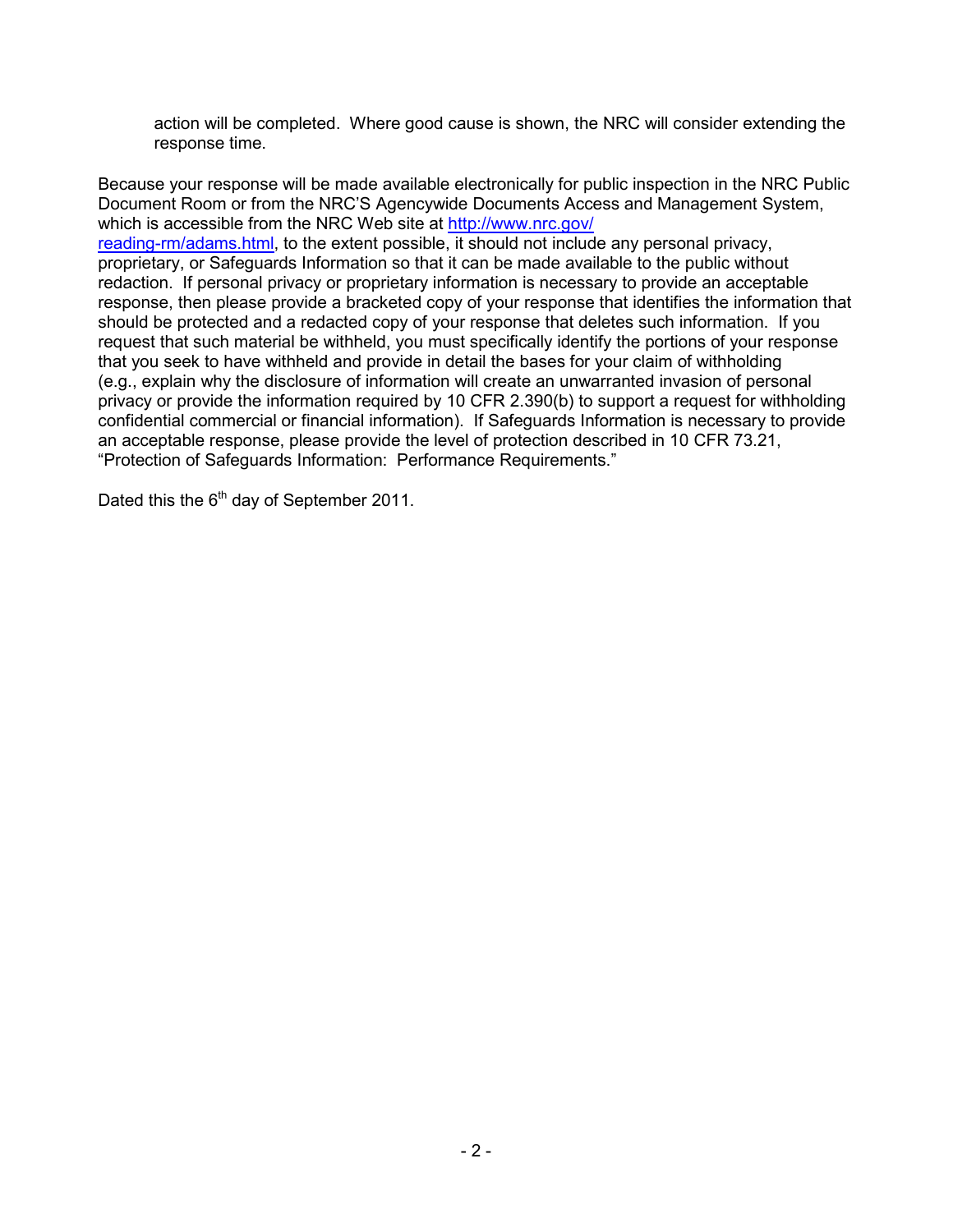### **U.S. NUCLEAR REGULATORY COMMISSION OFFICE OF NEW REACTORS DIVISION OF CONSTRUCTION INSPECTION AND OPERATIONAL PROGRAMS VENDOR INSPECTION REPORT**

| Docket No.:                         | 99901387                                                                                                                                                                                        |               |  |
|-------------------------------------|-------------------------------------------------------------------------------------------------------------------------------------------------------------------------------------------------|---------------|--|
| Report No.:                         | 99901387/2011-201                                                                                                                                                                               |               |  |
| Vendor:                             | <b>Shaw Nuclear Services</b><br>128 South Tryon Street, Suite 400<br>Charlotte, NC 28202                                                                                                        |               |  |
| Vendor Contact:                     | Mr. Robert Otis, Manager<br><b>Quality Assurance</b><br>(704) 343-7628<br>E-mail: robert.otis@shawgrp.com                                                                                       |               |  |
| <b>Nuclear Industry Activities:</b> | Shaw provides new plant design and construction services<br>worldwide. Shaw is a member of the AP1000 Consortium with<br>Westinghouse Electric Company, of which Shaw is a 20-percent<br>owner. |               |  |
| <b>Inspection Dates:</b>            | June 27-28, 2011                                                                                                                                                                                |               |  |
| Inspectors:                         | <b>Robert Prato</b>                                                                                                                                                                             | NRO/DCIP/CQVA |  |
| Approved by:                        | Juan D. Peralta, Chief<br>Quality and Vendor Branch 1<br>Division of Construction Inspection<br>& Operational Programs<br><b>Office of New Reactors</b>                                         |               |  |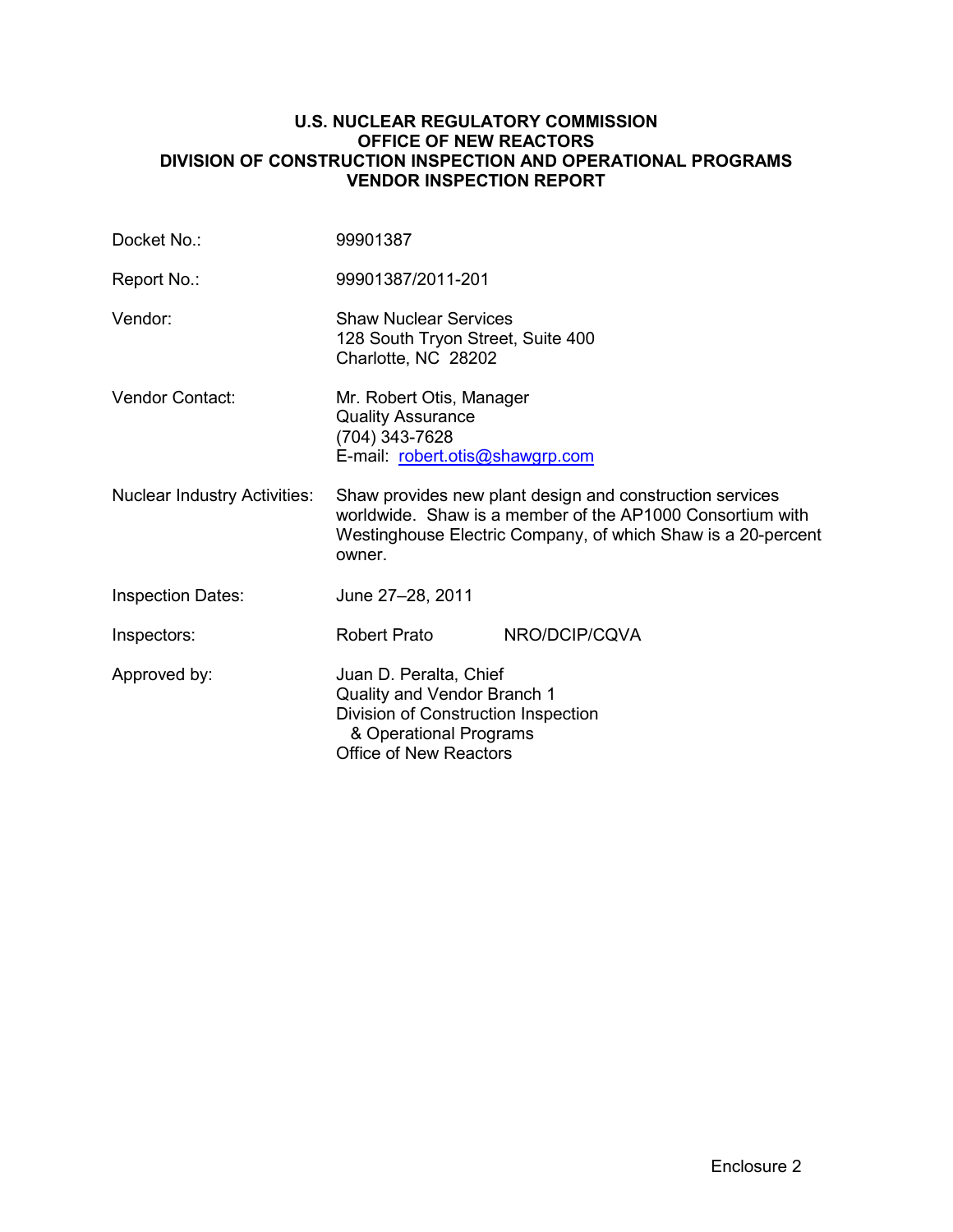## **EXECUTIVE SUMMARY**

Shaw Nuclear Services, Inc. 99901387/2011-201

The purpose of this inspection was to verify that Shaw Nuclear Services, Inc. (Shaw) effectively implemented corrective actions for violations and nonconformances identified during the March 1-5, 2010 inspection consistent with Criterion XVI, "Corrective Actions," of Appendix B, "Quality Assurance Criteria for Nuclear Power Plants and Fuel Reprocessing Plants," to Title 10 of the *Code of Federal Regulations* (10 CFR) Part 50, "Domestic Licensing of Production and Utilization Facilities." The inspection was conducted at the Shaw facility in Charlotte, NC, during the period June 27–28, 2011.

The following served as the bases for the U.S. Nuclear Regulatory Commission (NRC) inspection:

- Appendix B to 10 CFR Part 50
- 10 CFR Part 21, "Reporting of Defects and Noncompliance"

The NRC inspection team implemented Inspection Procedure (IP) 43002, "Routine Inspections of Nuclear Vendors," during the conduct of this inspection.

During the initial inspection performed on March 1–5, 2010, Shaw was cited for not providing procedural guidance for including the evaluation of deviations and failures to comply associated with substantial safety hazards (SSH) within the 60-day period from the date of discovery. During the inspection conducted in June 2011, the NRC inspection team reviewed the corrective actions associated with this finding and determined that adequate measures had not been established to correct this violation. Specifically, the NRC inspection team determined that QS 16.3 was revised to state that an initial review shall be conducted to determine whether a deviation or failure to comply is potentially associated with an SSH if it were to remain uncorrected. If the result of this review is positive, the initial reviewer shall document this determination, and the date of this determination shall be documented as the "Discovery Date." Contrary to 10 CFR 21.21(a)(1), the change to QS 16.3 continued to allow the initial evaluation to determine if a deviation or failure to comply is associated with SSH to be excluded from the 60-day evaluation period from the date of discovery. This item is identified as Nonconformance 99901387/2011-201-01.

With the exception of one nonconformance described below, the NRC inspection team concluded that the Shaw's quality assurance program policies and procedures complies with the applicable requirements of of Appendix B to 10 CFR Part 50. The NRC inspection team further concluded that Shaw personnel were implementing these policies and procedures effectively.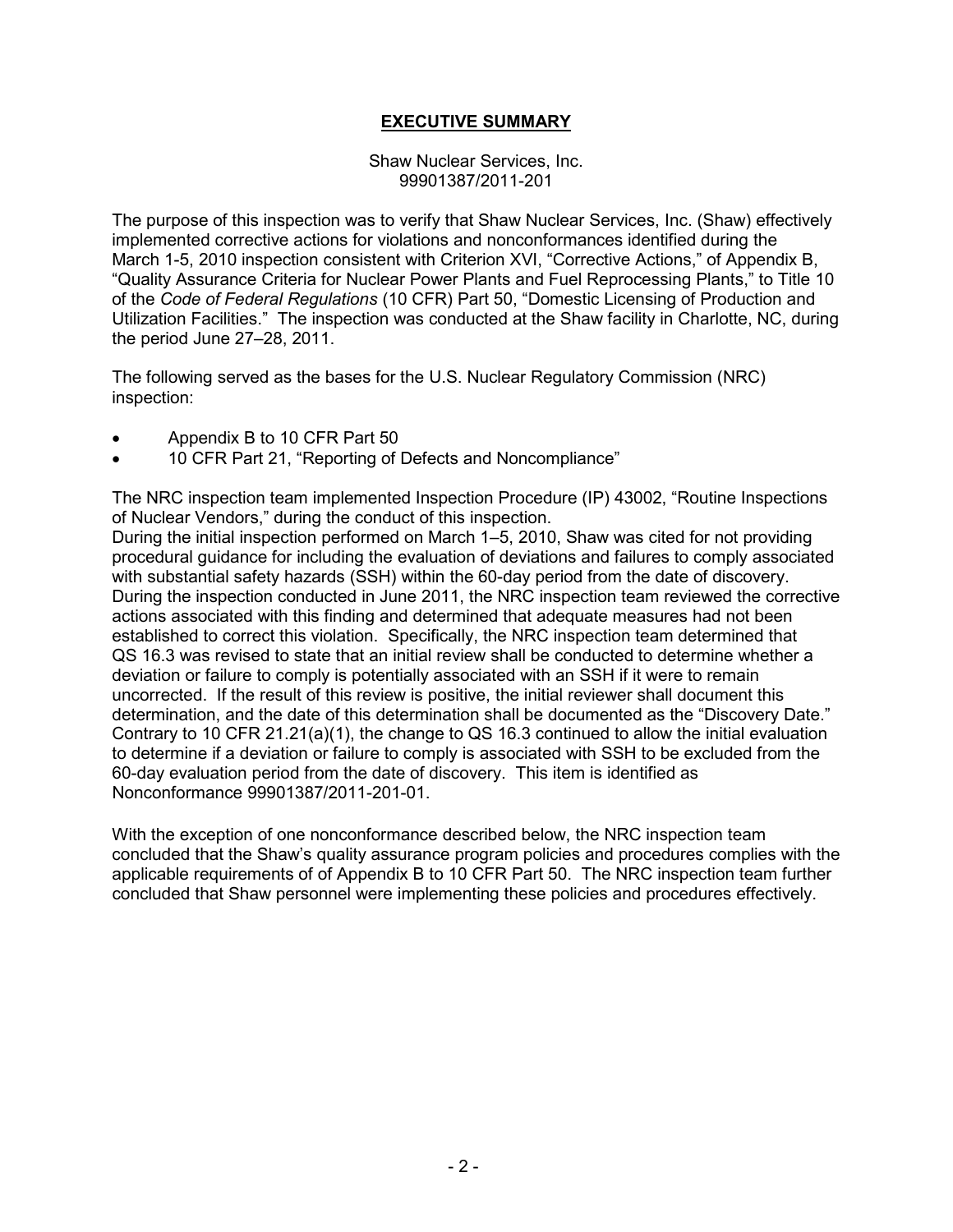# **REPORT DETAILS**

## 1. 10 CFR Part 21 Program and Appendix B to 10 CFR Part 50 Program

#### a. Inspection Scope

The NRC inspection team reviewed Shaw's corrective actions for one violation, four nonconformances, and one unresolved item identified during the March 1–5, 2010, inspection as documented in Inspection Report No. 99901387/2010-201, dated May 22, 2010. The inspection team reviewed each of these items to verify compliance with the requirements of 10 CFR Part 21 and Appendix B to 10 CFR Part 50. Specifically, the NRC inspection team reviewed the following Shaw policies and procedures, Shaw's response to Inspection Report No. 99901387/2010-201, dated May 13, 2010, the applicable corrective action reports, and supporting documentation:

- SWSQAP 1-74A, "Standard Nuclear Quality Assurance Program," Section 2, "Quality Assurance Program," Revision B, dated June 1, 2009
- Quality Standard (QS) 16.2, "Notifying Clients of Potentially Reportable Deficiencies under 10CFR50.55(e)," Revision B, dated January 12, 2010
- QS 16.3, "Identifying and Reporting Defects and Failures To Comply under 10CFR21," Revision K, dated January 12, 2010
- QS 16.3, "Identifying and Reporting Defects and Failures To Comply under 10CFR21," Revision L, dated May 11, 2010
- QS 16.3, "Identifying and Reporting Defects and Failures To Comply under 10CFR21," Revision M, dated June 28, 2011
- QS 18.1, "Quality Audit Program," Revision Q, dated July 14, 2000
- QAD 18.1, "Quality Assurance Internal Audits," Revision P, dated July 07, 2010
- QAD 18.1, "Quality Assurance Internal Audits," Revision Q, dated September 10, 2010
- QAD 18.2, "Quality Audit Plans," Revision H, dated March 1, 2005
- QAD 18.11, "Post Award QA Audits of Sellers and Site Contractors," Revision R, dated August 14, 2009
- QAD 18.12, "QA Surveillances," Revision A, dated December 3, 2009
- CAR 2010-04-29-558, "IR Item 99901387/2010-201-01, QS 16.3 Required Change for Compliance with 10 CFR 21.21(a)(1)," dated March 5, 2010
- CAR 2010-03-05-469, "IR Item 99901387/2010-201-01, QS 16.3 Required Change for Compliance with 10 CFR 21.3," dated March 2, 2010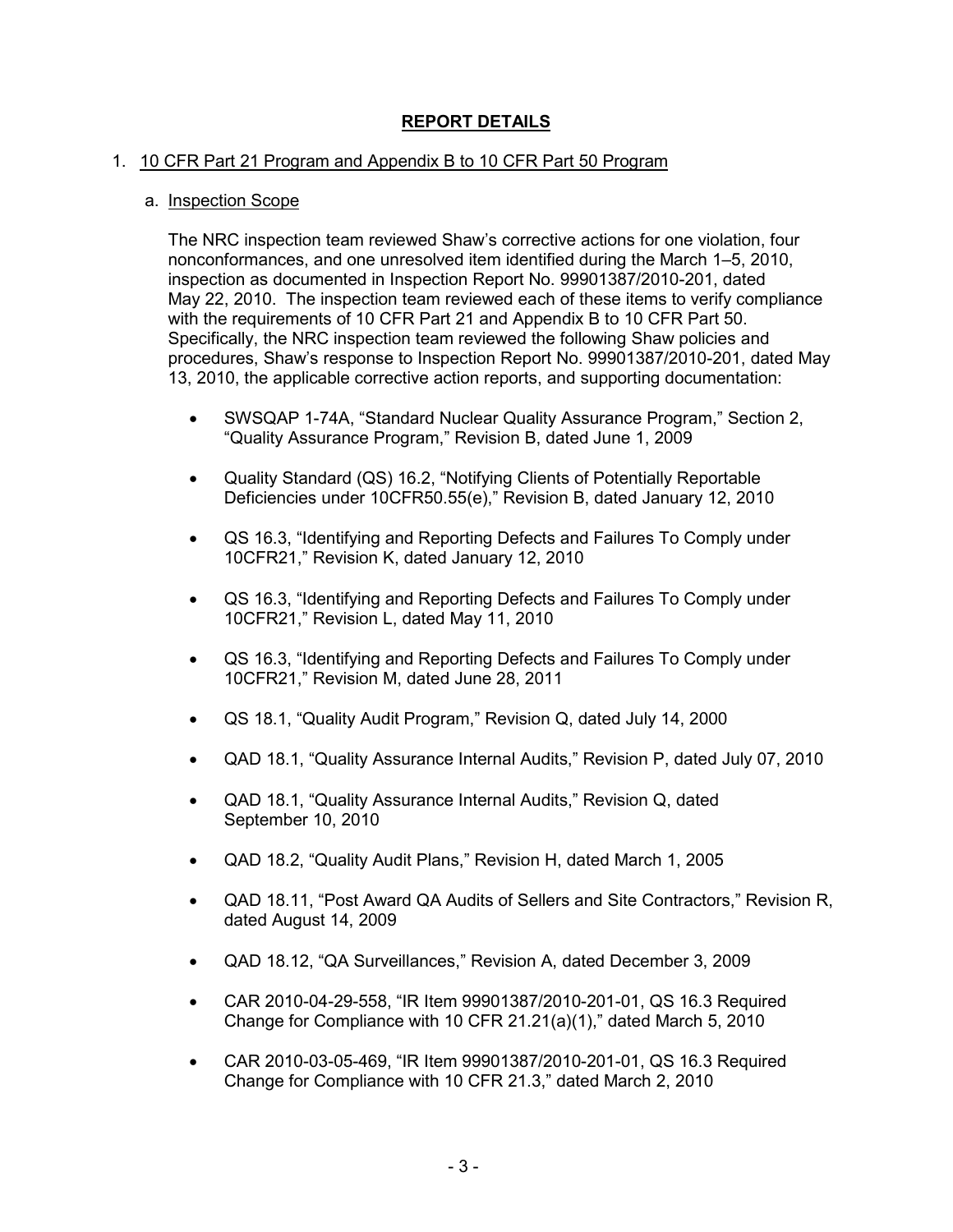- CAR 2011-0167, "IR Item 99901387/2010-201-01, QS 16.3 Required Change for Compliance with 10 CFR 21.21(a)(1)," dated June 28, 2011
- CAR 2010-03-04-464, "IR Item 99901387/2010-201-02, Code Compliance with Design Specification and Evaluate Extent of Condition," dated March 4, 2010
- CAR 2010-03-05-471, "IR Item 99901387/2010-201-03, Consistency between Regulatory Guides Revisions Used in Design Packages and DCD," dated March 5, 2010
- CAR 2010-05-04-563, "IR Item 99901387/2010-201-03, References to Applicable Regulatory Guides in Design Packages and DCD," dated May 4, 2010
- CAR 2011-159, "IR Item 99901387/2010-201-03, Consistency between Regulatory Guides Revisions Used in Design Packages and DCD Extent of Condition Review," dated June 26, 2011
- CAR 2010-03-04-465, "IR Item 99901387/2010-201-04, Calibration Services with Walsh Engineering Services," dated March 4, 2010
- CAR 2010-03-05-468, "IR Item 99901387/2010-201-05, Tracking and Timely Completion of Corrective Actions," dated March 4, 2010
- CAR 2010-03-05-467, "IR Item 99901387/2010-201-06, Corrective Actions To Ensure Audit Findings Are Promptly Corrected," dated March 4, 2010
- CAR 2010-03-05-472, "IR Item 99901387/2010-201-06, Implementation of Corrective Actions Related to Good Engineering Practices," dated March 5, 2010

## b. Observations and Findings

#### b.1 10 CFR Part 21

In 10 CFR 21.21(a)(1), the NRC states, in part, that licensees must "[e]valuate deviations and failures to comply to identify defects and failures to comply associated with substantial safety hazards as soon as practicable, and, except as provided in paragraph (a)(2) of this section, in all cases within 60 days of discovery, in order to identify a reportable defect or failure to comply that could create a substantial safety hazard, were it to remain uncorrected." The regulation in 10 CFR 21.3, "Definitions," defines "discovery" as "the completion of the documentation first identifying the existence of a deviation or failure to comply potentially associated with a substantial safety hazard within the evaluation procedures discussed in § 21.21(a)." In 10 CFR Part 21, the NRC defines "evaluation" as the process of determining whether a particular deviation could create a substantial hazard or determining whether a failure to comply is associated with a substantial safety hazard (SSH).

During the initial inspection performed on March 1–5, 2010, Shaw was cited for its implementing procedure, QS 16.3, not providing the required procedural guidance for including the evaluation of deviations and failures to comply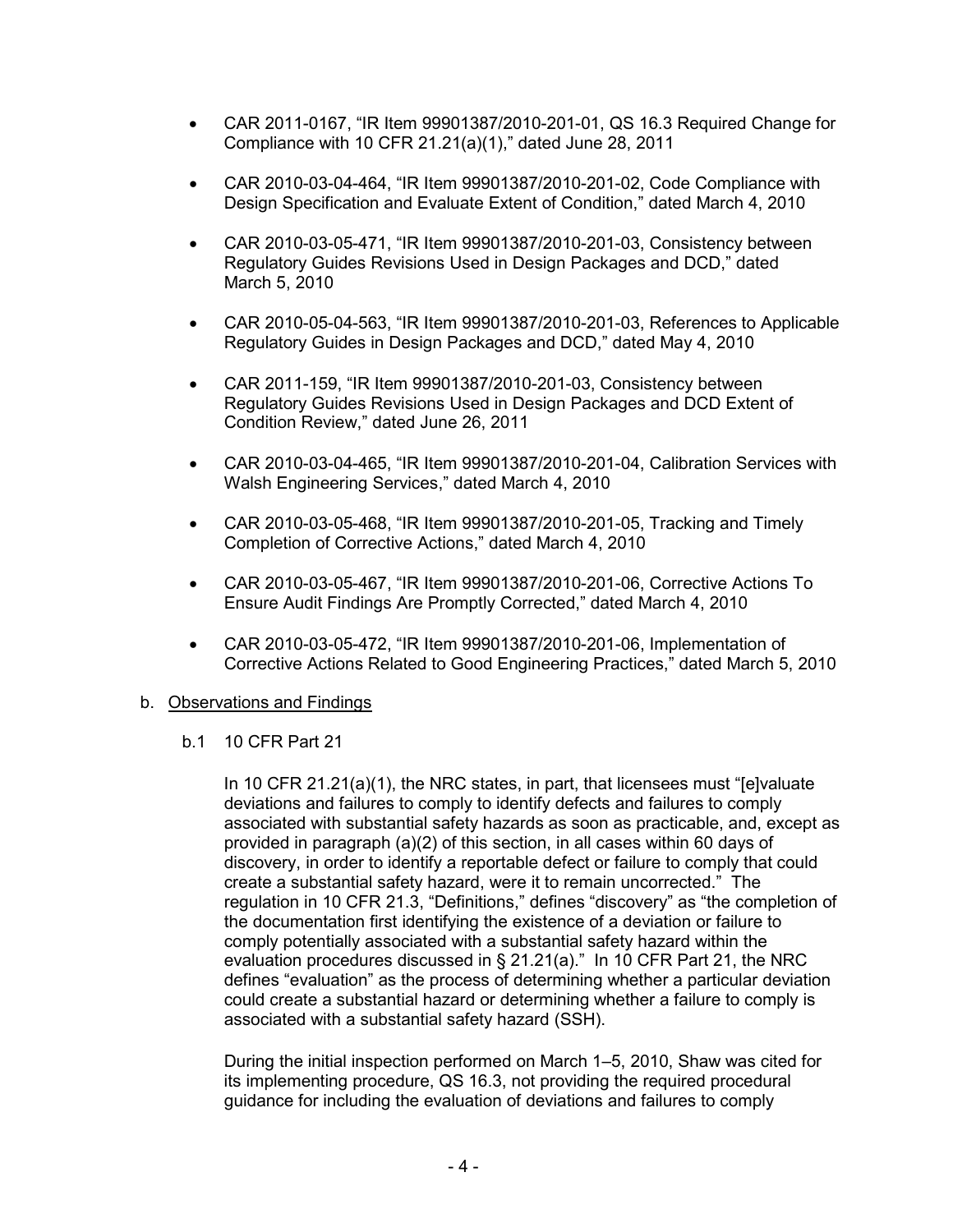associated with SSH within the 60-day period after the date of discovery. On March 5, 2010, Shaw issued a corrective action report (CAR), CAR 2010-03-05-558, and revised QS 16.3, Revision K to address inspection report violation 99901387/2010-201-01. In its initial response to the Notice, dated May 13, 2010, Shaw stated, in part, that QS 16.3 was revised "to clarify the evaluation process and ensure the evaluation to identify a reportable defect and failure to comply that could create a substantial safety hazard, is done within 60 days from the time of discovery." During the June 27–28, 2011, inspection, the NRC inspection team reviewed QS 16.3 and determined that the changes included in QS 16.3, Revision L did not provide for the inclusion of the evaluation of deviations and failures to comply associated with SSH within the 60-day period from the date of discovery.

Criterion XVI, "Corrective Action," of Appendix B to 10 CFR Part 50 states that "measures shall be established to assure that conditions adverse to quality, such as failures, malfunctions, deficiencies, deviations, defective material and equipment, and nonconformances are promptly identified and corrected." Shaw's SWSQAP 1-74A, Section 16, "Corrective Action," states, in part, that the corrective action program shall provide for prompt identification, documentation, classification, and correction of the conditions. Section 16 further states that corrective action taken to correct deficient conditions discovered by inspection, test, or audits shall be verified by reinspection, retesting, subsequent audits including corrective action audits, and the review of corrective action documentation to assure that corrective actions have been satisfactorily implemented. The area of concern shall be reaudited in a timely manner to assure that the corrective action has been accomplished.

Contrary to the above, QS 16.3 was not revised to include procedural guidance for including the evaluation of deviations and failures to comply associated with SSH within the 60-day period after the date of discovery. Specifically, the NRC inspection team determined that QS 16.3 was revised to state, in part, that "the Initial Reviewer shall conduct a review to determine whether the condition meets the criteria for a deviation or failure to comply (refer to definitions in Section 4.1) and if the criteria are met, determine if the condition is potentially associated with a SSH if it were to remain uncorrected. If the result of this review are positive, the Initial Reviewer shall document this determination on the Initiation/Review/Evaluation Form (attachment 3.3, Evaluation Required – Yes"). The date of this determination shall be documented as the "Discovery Date." The change made to QS 16.3 allowed the evaluation of deviations and failures to comply to remain outside of the 60-day evaluation period required by 10 CFR 21.21(a)(1).

This issue is identified as Nonconformance 99901387/2011-201-01.

Prior to the exit meeting for the June 27–28, 2011, inspection, Shaw revised QS 16.3, Revision L to state that, for deviations or failures to comply, "the Initial Reviewer shall document the date of receipt of the condition for review as the 'Discovery Date' which will constitute the start of the mandatory 60 day evaluation period. The Initial Reviewer shall conduct a review of the reported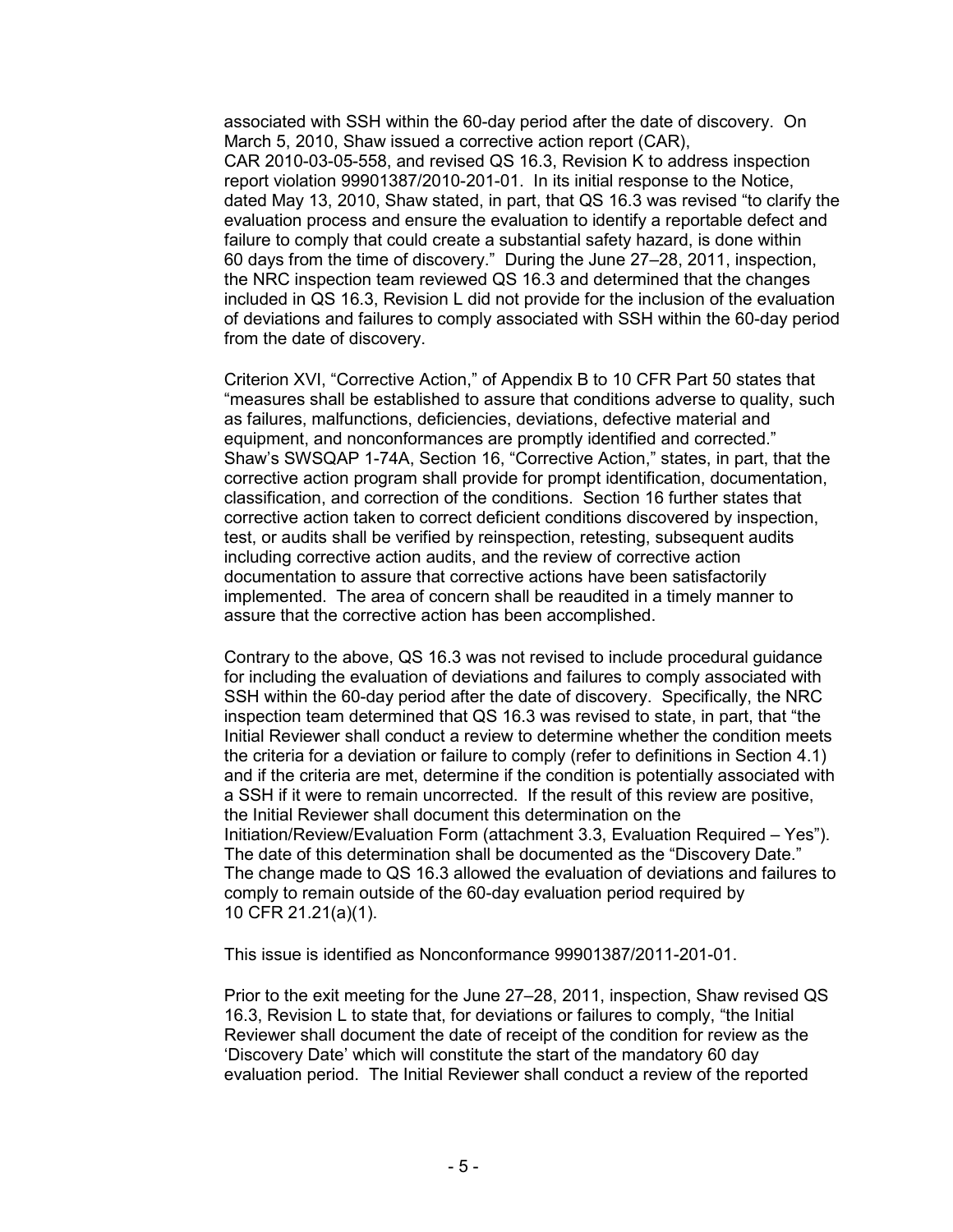condition(s) to determine whether the condition(s) meet the criteria for a deviation or failure to comply."

b.2 Design Control Requirements and Implementation

During the initial inspection performed on March 1–5, 2010, the NRC inspection team determined that Shaw was failing to correctly translate the correct revisions or editions of industry standards and regulatory guides (RGs) as specified in Westinghouse Electric Company (WEC) specifications and required by Criterion III, "Design Control," of Appendix B to 10 CFR Part 50. Specifically, the NRC inspection identified errors in the following design documents:

- APP-CC01-Z0-026, "Design Specification, Safety-Related Mixing and Delivering Concrete," Revision 2, dated February 11, 2010, references American Society for Testing and Materials (ASTM) C 150-09, "Standard Specification for Portland Cement." Westinghouse's APP-GW-G1X-001, "Governing AP1000 Codes and Standards," Revision 4, requires the use of ASTM C 150-02. In addition, this specification invokes the use of RG 1.29, "Seismic Design Classification," Revision 4, issued March 2007, while the AP1000 design control document (DCD), Revision 17, requires the use of RG 1.29, Revision 3, issued September 1978.
- APP-CC01-Z0-027, "Design Specification, Safety-Related Concrete Testing Services," Revision 1, dated January 26, 2010, references ASTM C 150-08. Westinghouse's APP-GW-G1X-001, Revision 4, requires the use of ASTM C 150-02. In addition, this specification invokes the use of RG 1.29, Revision 4 while the AP1000 DCD, Revision 17 requires the use of RG 1.29, Revision 3.
- APP-G1-EWC-002, "Calculation, Development of Power Cable Ampacities," Revision 1, dated January 18, 2009, references ICEA P-54-440, "Ampacities of Cables Installed in Cable Trays," 1994 edition. Westinghouse's APP-GW-G1X-001, Revision 4, requires the use of ICEA P-54-440, 1986 edition.

These items were identified as examples of Nonconformance 99901387/2010-201-02.

The NRC inspection team reviewed Shaw's corrective actions to this nonconformance. In response to the above, Shaw initiated the following CARs:

• CAR 2010-03-04-464, Standards Effective Years Listed within Specifications Are Contrary to WEC Codes and Standards Specification, dated March 4, 2010. The NRC inspection team verified that Shaw prepared a design change package to obtain authorization to utilize updated codes and standards that are required to establish relevant design document requirements. In the end, Westinghouse revised APP-GW-G1X-001 and issued Revision 6 on November 3, 2010, that included a rewrite of the introductory statement that categorized the codes and standards into four groups and added/removed applicable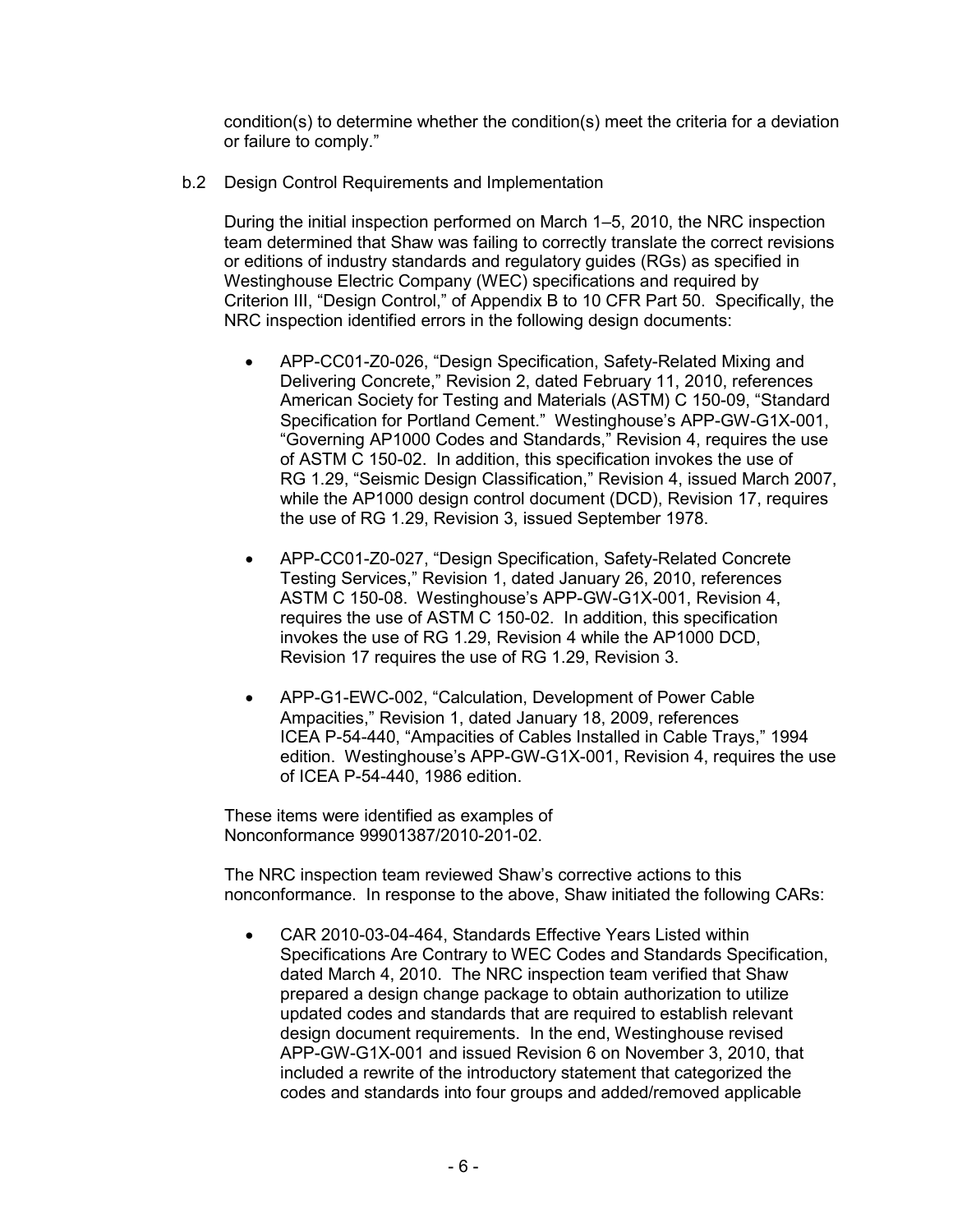codes and standards and removed certain references to revisions of standards to become congruent with the AP1000 DCD, Revision 17. Additional modifications to the governing AP1000 codes and standards were issued on January 28, 2011, to align the DCD with APP-GW-G1X-001, Revision 6. This corrective action took much longer than the completion date of May 11, 2010, given to the NRC but included a much more detailed and encompassing review of design documents and a much more comprehensive response.

- In addition, an extent of the condition was performed to include a review of potentially affected instrumentation and control, mechanical, piping, civil, and electrical specifications, calculations, and drawings and verification that all documents were consistent with APP-GW-G1X-001, Revision 6.
- CAR 2010-03-05-471, Specifications Reference Regulatory Guide Revision that Does Not Match DCD, dated March 5, 2010. The NRC inspection team verified that Shaw revised calculations in APP-GW-G1X-001, Revision 4 that referenced RG 1.29, Revision 4 to be consistent with the AP1000 DCD, Revision 17 that requires the use of RG 1.29, Revision 3. In addition, the inspection team verified that Shaw performed a review of the extent of this condition. Initially, the review performed by Shaw was determined to be inadequate by the Shaw QA organization, and CAR 2011-0159 was issued to correct this condition. Eventually, Shaw performed 100-percent reviews of applicable civil and electrical design documents and sample mechanical and instrumentation and control documents. The NRC verified that these actions were taken and documented in accordance with Shaw's Corrective Action Program.
- The NRC inspection team determined that the corrective actions implemented in response to Nonconformance 99901387/2010-201-02 were adequate and complete.
- b.3 Procurement Document Control Requirements and Implementation

During the initial inspection performed on March 1–5, 2010, the NRC inspection team questioned Shaw's determination to not include references to applicable RGs for soil testing as it relates to the early site permit for Vogtle Electric Generating Plant (Vogtle), Units 3 and 4 as specified in WEC specifications and required by Criterion IV, "Procurement Document Control," of Appendix B to 10 CFR Part 50. Specifically, the NRC inspection identified that Subcontract 132175-1004-1421 procures soil and concrete testing services in support of the Vogtle Units 3 and 4 Project. Subcontract 132175-1004-1421 requires that work related to nuclear safety shall be performed in accordance with QA requirements defined in Shaw AP1000 Project Specification SVO-000-T1-001. The NRC inspection team observed that SVO-000-T1-000 references ASME NQA-1, "Quality Assurance Requirements for Nuclear Facility Applications," 1994 Edition with 1995 Addenda, 79 ASTM standards, and 6 American Concrete Institute (ACI) standards related to soil and concrete testing of engineering fill material and building concrete installations over the fill material. In addition, the NRC inspection team observed that SVO-000-T1-001 provides a cross-reference to NRC RG 1.132, "Site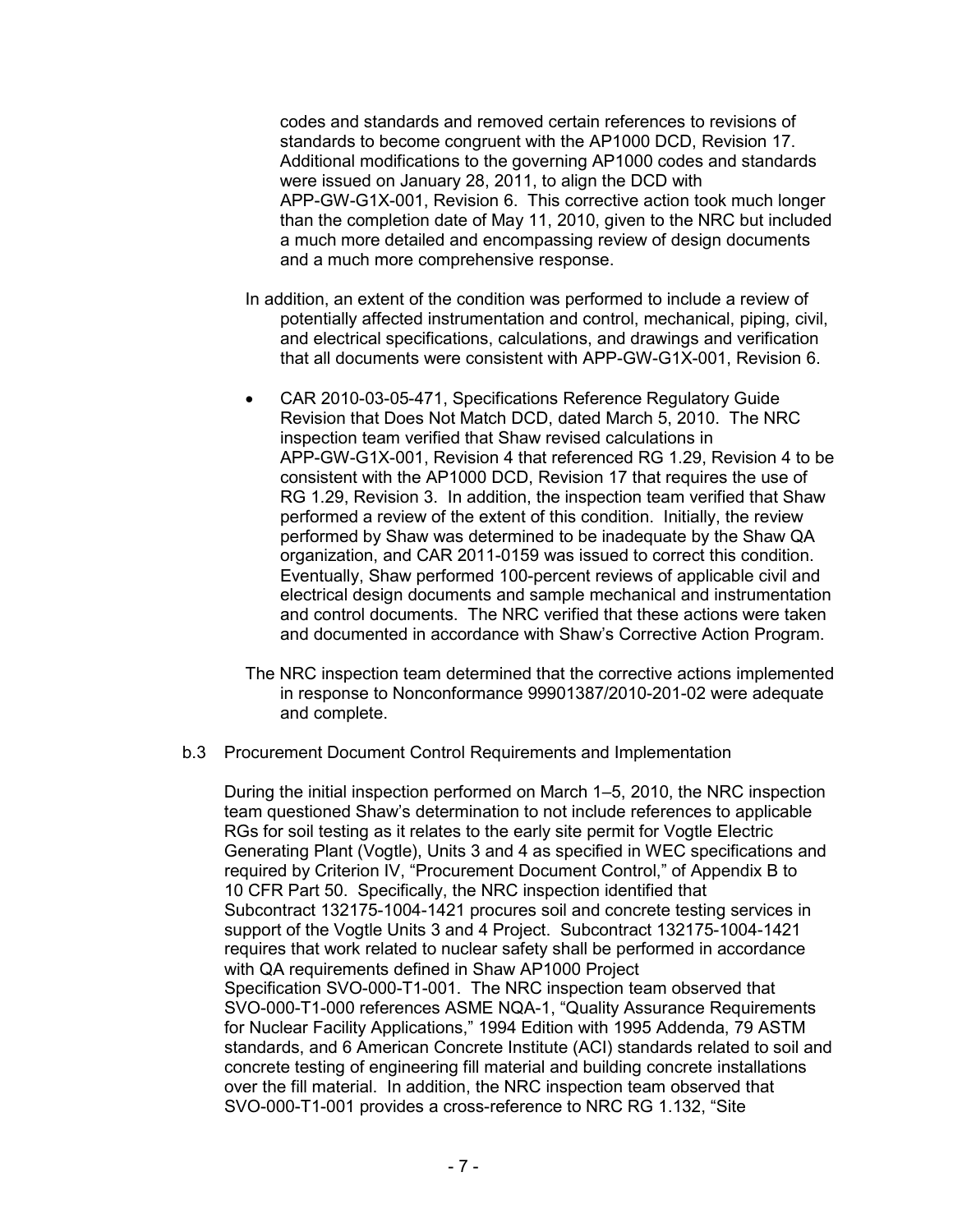Investigations for Foundations of Nuclear Power Plants," Revision 2, issued October 2003, and RG 1.138, "Laboratory Investigations of Soils and Rocks for Engineering Analysis and Design of Nuclear Power Plants," Revision 2, issued December 2003.

These RGs contain technical requirements from ASTM and ACI that do not appear to be addressed in the purchase order (PO). The NRC inspection team observed that SVO-000-T1-001 did not reference these RGs and, therefore, may not have imposed RGs 1.132 and 1.138 in Subcontract 132175-1004-1421. During the exit meeting conducted with Shaw management, the NRC inspection team requested that Shaw determine whether or not SNC had committed to these RGs as part of its early site permit and/or combined license application, and, if so, whether the technical requirements are adequately covered in the PO. This is identified as Unresolved Item 99901387/2010-201-03.

The NRC inspection team reviewed Shaw's evaluation of this unresolved item. In response to the above, Shaw determined that SV0-0000-T1-001 does not include the investigation phase relating to geologic settling and evaluation of backfill. Investigation of alternative borrow source has been and continues to be performed as part of SV0-0000-T1-001 specified testing but does not constitute "foundation investigation"; therefore, RG 1.132 does not apply. In addition, the scope of SV0-0000-T1-001 does not include "determining soil and rock properties and characteristics needed for engineering and design for foundations and earthworks for nuclear power plants" as defined in the "Purpose" section of RG 1.138; therefore, Shaw determined that RG 1.138 does not apply as well.

The NRC inspection team determined that the evaluation and determination that RG 1.132 and RG 1.138 are not within the scope of SV0-0000-T1-001 is an acceptable and complete response to Unresolved Item 99901387/2010-201-03.

#### b.4 Procurement Document Control Requirements and Implementation

During the initial inspection performed on March 1–5, 2010, the NRC inspection team determined that Shaw accepted calibration services identified in a safety-related PO from a safety-related supplier without performing an audit of the supplier's QA program. Specifically, the NRC inspection team reviewed PO 546009 for Essco Calibration Laboratory safety-related calibration services. The PO required an Appendix B to 10 CFR Part 50 QA program and compliance with 10 CFR Part 21. In response to the NRC inspection team's request for the audit report of this supplier, the inspection team was told that an audit had not been performed and an audit was not planned for this supplier. Instead, the NRC inspection team was provided a copy of a certificate from the American Association for Laboratory Accreditation as Shaw's justification for placing a safety-related PO with Essco Calibration Laboratory without performing a QA audit. Placing a safety-related PO without performing a supplier qualification audit is not consistent with the requirements of Criterion VII, "Control of Purchased Material, Equipment, and Services," of Appendix B to 10 CFR Part 50. This item was identified as Nonconformance 99901387/2010-201-04.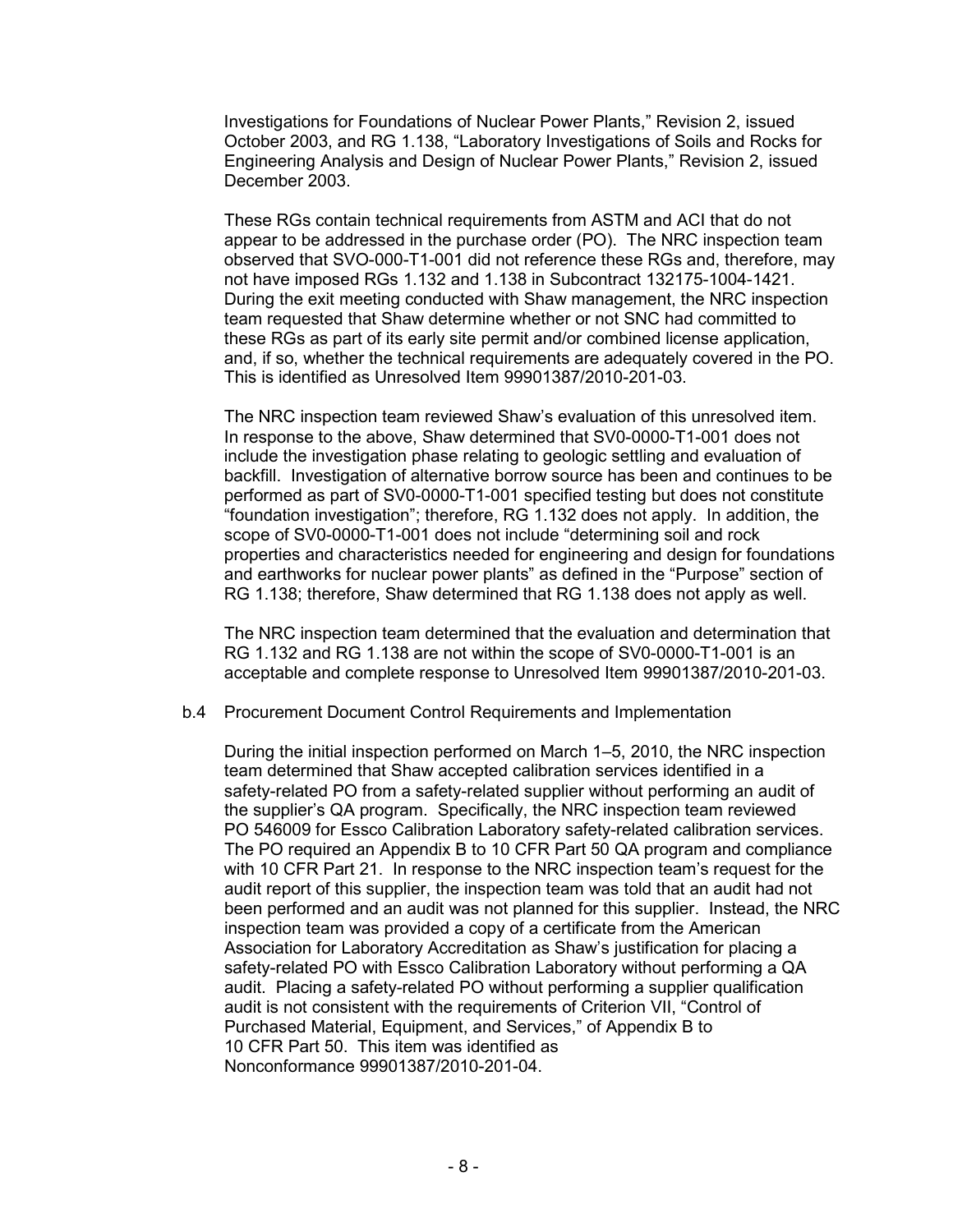The NRC inspection team reviewed Shaw's corrective actions to this nonconformance. In response to the above, Shaw initiated CAR 2010-03-04-465 that determined PO 546009 as only requiring commercial calibration services, allowing commercially accredited labs to perform the services being requested. The PO was revised to remove Appendix B to 10 CFR Part 50, ASME NQA-1, and 10 CFR Part 21 requirements from the PO. In addition, Metrology Standard (MS) 1.9 was revised to address procurement of commercial-grade service from commercially accredited laboratories that are qualified solely based on accreditation by NAVLAP, the American Association for Laboratory Accreditation, or other accreditation bodies recognized by NAVLAP. Shaw also revised MS 1.5 to ensure that Appendix B to 10 CFR Part 50 requirements are applied to procurement of safety-related services. Finally, Shaw verified that PO 546009 was the only request for safety-related calibration services awarded for Vogtle, Units 3 and 4 and Virgil C. Summer Nuclear Station, Units 2 and 3.

The NRC inspection team reviewed these corrective actions and verified that they were effectively implemented. The inspection team verified that these corrective actions adequately provided for source verification through external audits of safety-related suppliers in response to Nonconformance 99901387/2010-201-04.

### b.5 Internal Audits

During the initial inspection performed on March 1–5, 2010, the NRC inspection team observed that Shaw combined the internal and external audit programs into a single, self-contained, manually implemented program. During interviews with Shaw personnel, the NRC inspection team learned that all audit documents are scanned into Shaw's "Documentum" record retention database upon receipt. The original copies are retained by the QA Manager for audits, manually entered into a log, and filed until all issues are resolved. Open items are documented, tracked, evaluated, and resolved independent of Shaw's corrective action program. A separate "Audit Finding Report" is prepared and presented to Shaw management annually. Contrary to external and internal audit requirements, as well as Criterion V, "Instructions, Procedures, and Drawings," of Appendix B to 10 CFR Part 50, there are no implementing procedures governing audit activities including scheduling, implementing, and the tracking of audit open items to closure. In addition, during preparation for its 2009 internal QA audit, Shaw determined that the 2008 internal QA audit of the Shaw Charlotte Office Nuclear Project Activities was not performed. The 2008 annual "Audit Finding Report" did not identify that the 2008 internal QA audit of the Shaw Charlotte Office Nuclear Project Activities was not performed. These issues were identified as Nonconformance 99901387/2009-201-05.

The NRC inspection team reviewed Shaw's response to this nonconformance that included initiating CAR 2010-03-04-468. This CAR resulted in revising QA Directives (QADs) 7.17, 18.1, and 18.11 to provide detailed and specific actions to address delinquent responses to internal audit findings; and to proceduralize requirements for tracking the status of responses to audit findings, the status of corrective and preventive actions, and audit finding closures. However, the NRC inspection team noted that Shaw's initial response to Nonconformance 99901387/2010-201-05 did not address missed internal audits,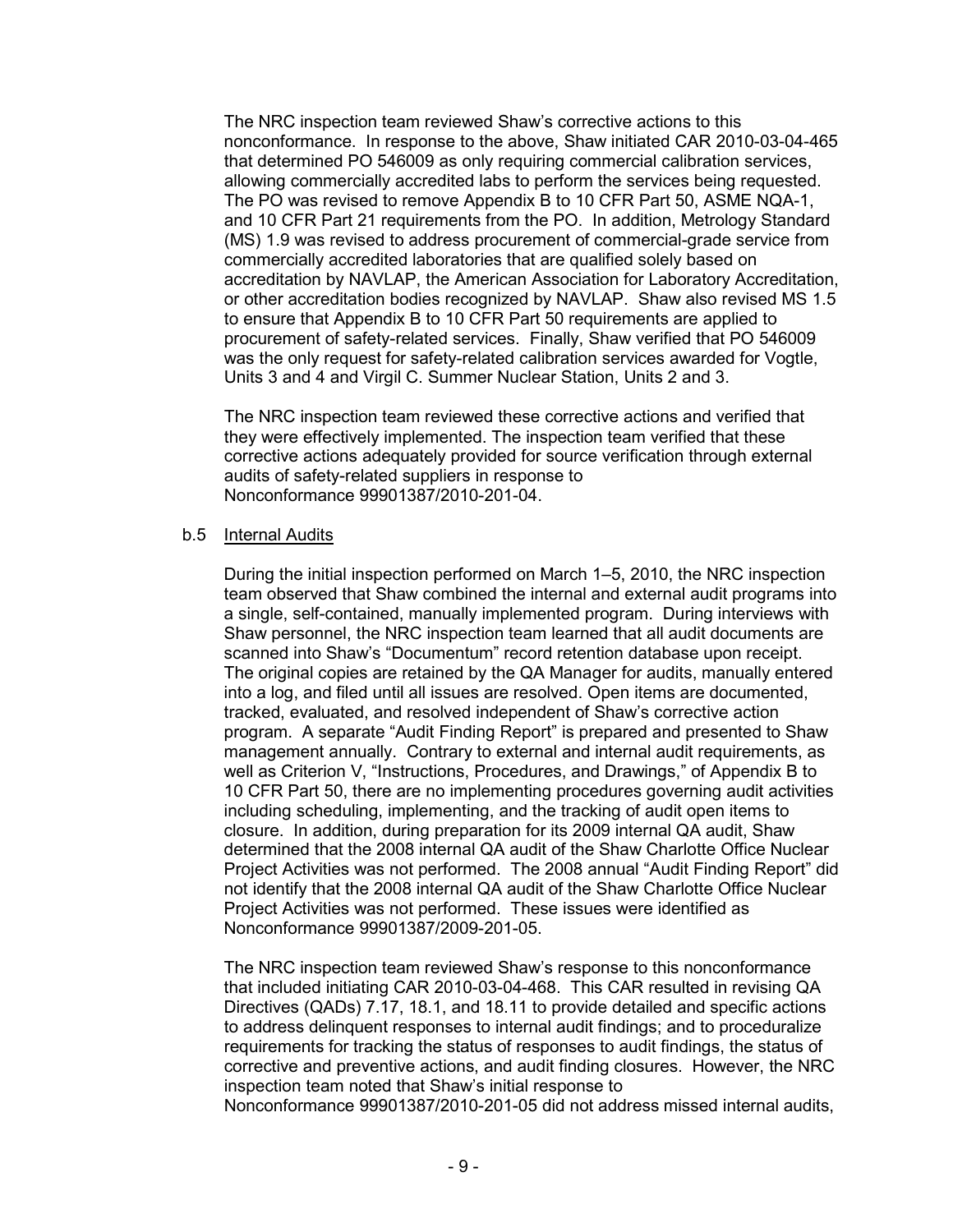how scheduling of audits will be controlled, and how the existing Shaw procedures will prevent recurrence of internal audits being missed. Shaw noted that its review of this nonconformance indicated that the 2008 internal QA audit was an isolated incident and was not a result of procedural deficiencies; however, QAD 18.1 was enhanced to include quarterly updates of the annual audit schedule and to post the audit schedule on the ShawNet home page. The procedural changes included enhancements for audit scheduling that will provide sufficient controls and heightened awareness of audit scheduling needs and prevent missing future internal QA audits.

The NRC inspection team reviewed these corrective actions and verified that they were effectively implemented. The inspection team verified that these corrective actions were sufficient to provide for audit scheduling and implementation, and to track and ensure timely closing of audit findings in response to Nonconformance 99901387/2010-201-05.

#### b.6 Corrective Actions

During the initial inspection performed on March 1–5, 2010, the NRC inspection team observed that QAD 18.1 stated, in part, that an auditor shall evaluate each response to verify that reported conditions have been appropriately addressed as to cause, extent of conditions, corrective action, and action to prevent recurrence; and that the timeframes specified for completion of committed actions are reasonable and appropriate for the reported conditions. However, QAD 18.1 does not require a CAR to be opened to address internal audit findings, and, as such, the responses are not evaluated and tracked consistent with QA 16.5. In interviews with Shaw staff, the NRC inspection team was informed that, while Shaw performs a casual analysis for internal audit findings when required, these casual analyses are not done to the same level of rigor as that required in QS 16.5 for significant conditions adverse to quality.

In addition, the NRC inspection team observed that corrective actions associated with internal audit findings are not implemented in a timely fashion. QAD 18.1 prescribes that audit reports shall include the dates by which replies are due and that the dates shall not exceed 30 days from the date of the audit report. The lead auditor shall monitor the due dates for responses to audit observations, follow up on delinquent responses, and issue a written delinquency notice when the due dates have been exceeded by more than 7 days. The NRC inspection team noted that no additional measures are in place to ensure that the corrective actions from internal audit findings are received and promptly corrected as required by regulations.

The NRC inspection team also observed that the 2007 and the 2009 internal QA audits both identified the same issues with engineering practices and attention to detail, indicating that the corrective actions for the 2007 internal QA audit were not effectively implemented. In addition, the NRC inspection team determined that a CAR (CAR 2009-03-19-85) was closed based on addressing the related hardware issue rather than addressing and correcting Shaw's failure to issue a Nonconformance and Disposition Report prior to correcting a deficiency.

These items were identified as Nonconformance 99901387/2010-201-06.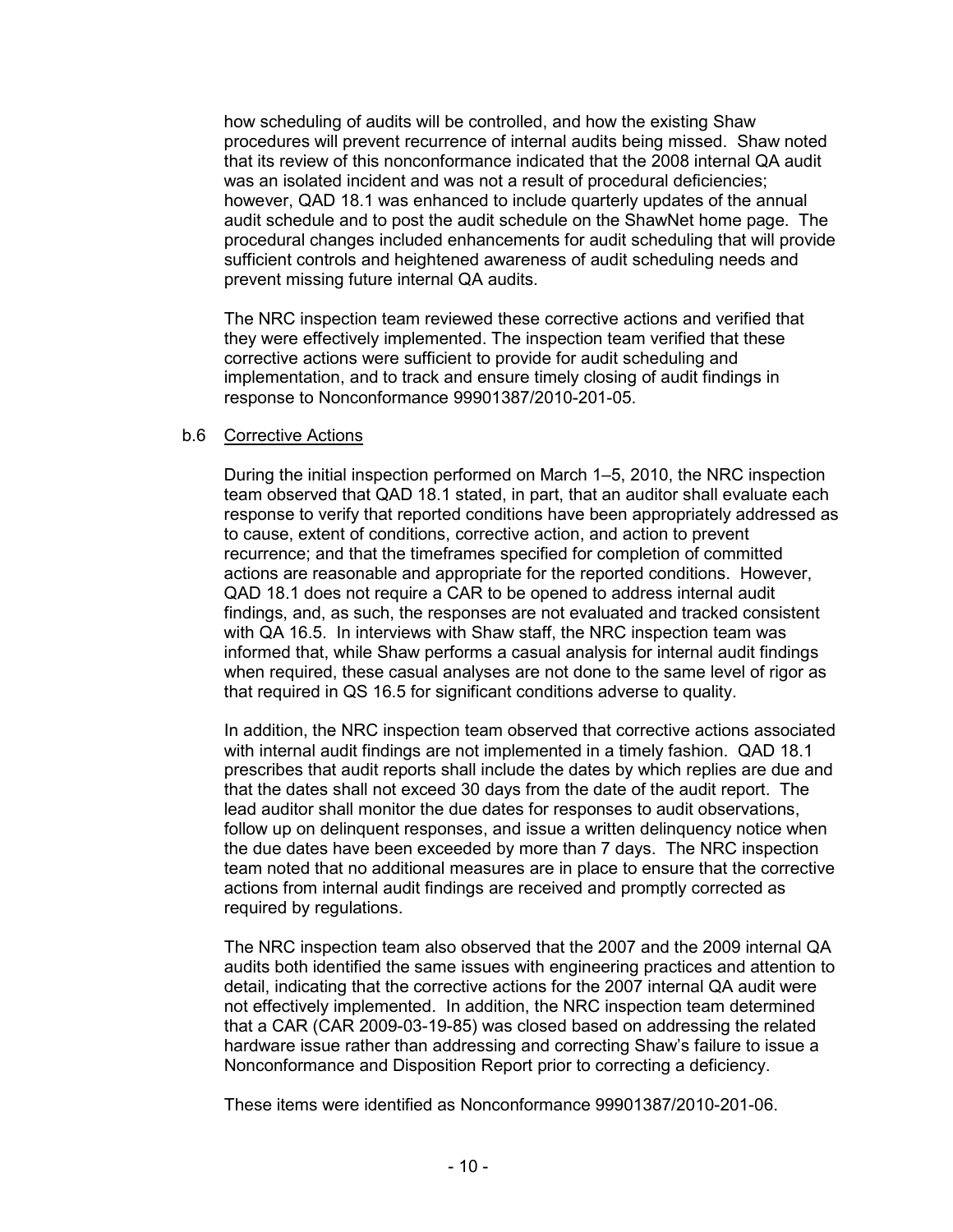The NRC inspection team reviewed Shaw's response to Nonconformance 99901387/2010-201-06 that included initiating CAR 2010-03-05-467 to further revise QAD 18.1 to address audit-identified conditions affecting quality and significant conditions affecting quality consistent with Criterion XVI of Appendix B to 10 CFR Part 50. The NRC inspection team verified that conditions affecting quality and significant conditions affecting quality were added to the procedure, as well as sufficient guidance for evaluating each audit finding for their effects on quality consistent with Criterion XVI of Appendix B to 10 CFR Part 50.

With regard to the timely response to audit findings, Shaw indicated that QAD 18.1 had been revised to require more rigorous follow-up and actions for delinquent corrective actions. The inspection team reviewed QAD 18.1 and verified that sufficient guidance exists to address audit items in a timely manner.

Shaw initiated CAR 2010-03-05-472 to reevaluate the corrective actions taken for CAR 2009-03-19-85, which was closed based on addressing the related hardware issue rather than addressing and correcting Shaw's failure to issue a Nonconformance and Disposition Report prior to correcting a deficiency. Shaw's reevaluation determined that the cause for not issuing a Nonconformance and Disposition Report prior to correcting a deficiency was an oversight and that procedural guidance for the Control of Nonconforming Materials, Parts, or Components and the Corrective Action Program provides adequate guidance for issuing Nonconformance and Disposition Reports. The NRC inspection team reviewed applicable procedures and confirmed adequate guidance is available.

The NRC inspection team determined that the corrective actions implemented in response to Nonconformance 99901387/2010-201-06 were adequate and complete.

c. Conclusion:

With the exception of Nonconformance 99901387/2011-201-01, the NRC inspection team found that the portions of Shaw's corrective action program reviewed as part of this inspection met the requirements of Criterion XVI of Appendix B to 10 CFR Part 50. The NRC inspection team issued Nonconformance 99901387/2011-201-01 for Shaw's failure to effectively correct procedural guidance for the timely evaluation of deviations and failures to comply associated with substantial safety hazards consistent with the requirements of 10 CFR 21.21(a).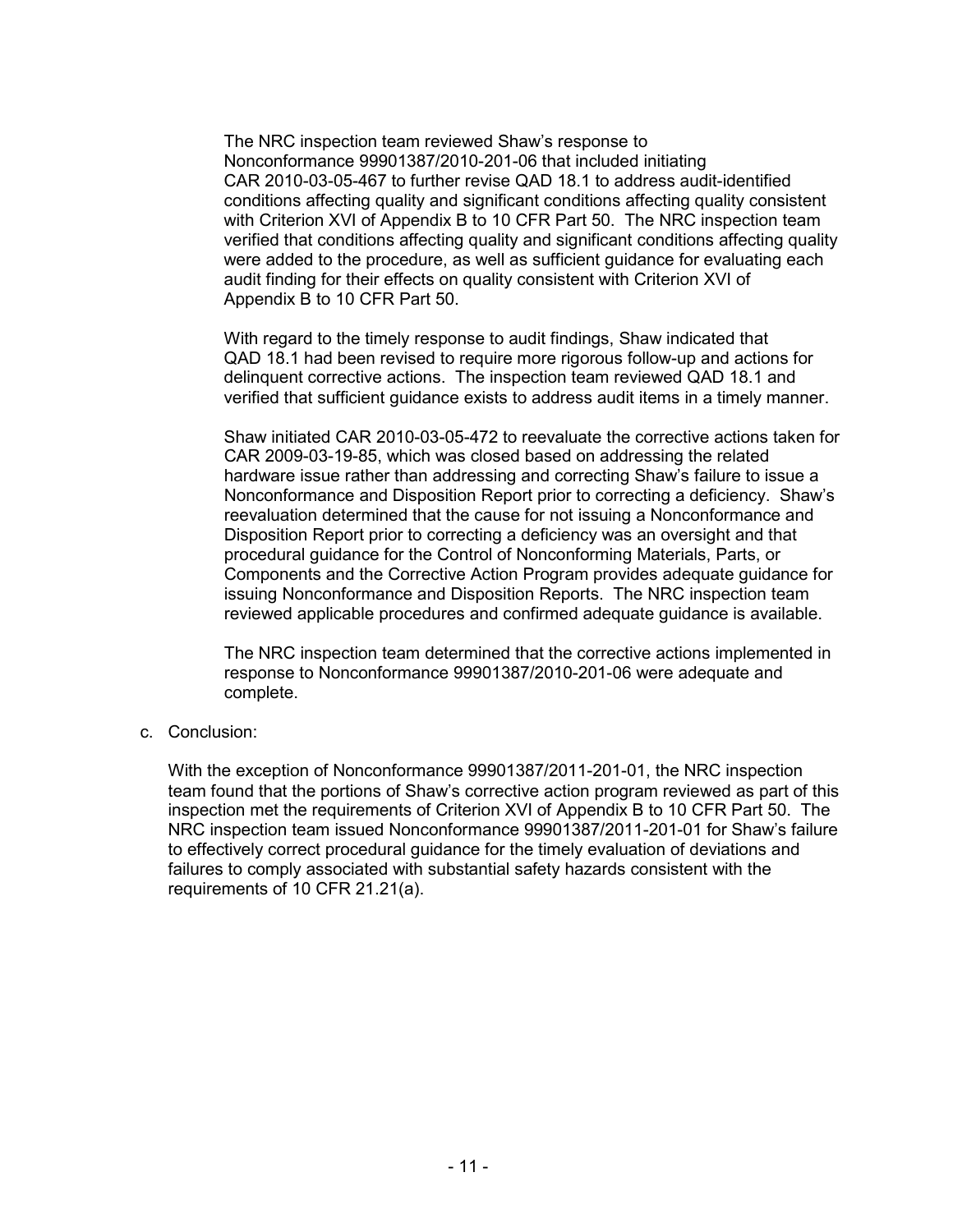## 2. Entrance and Exit Meetings

On June 27, 2010, the NRC inspection team discussed the scope of the inspection with Mr. Dennis Dreyfus, Shaw Nuclear Services, Vice President Quality, and with the Shaw management, engineering, and administrative staff. On June 28, 2010, the NRC inspection team presented the inspection results and observations during an exit meeting with Dennis Dreyfus, Shaw Nuclear Services, Vice President Quality, and other Shaw management and engineering staff. Lists of entrance and exit meeting attendees are listed in the attachment to this report.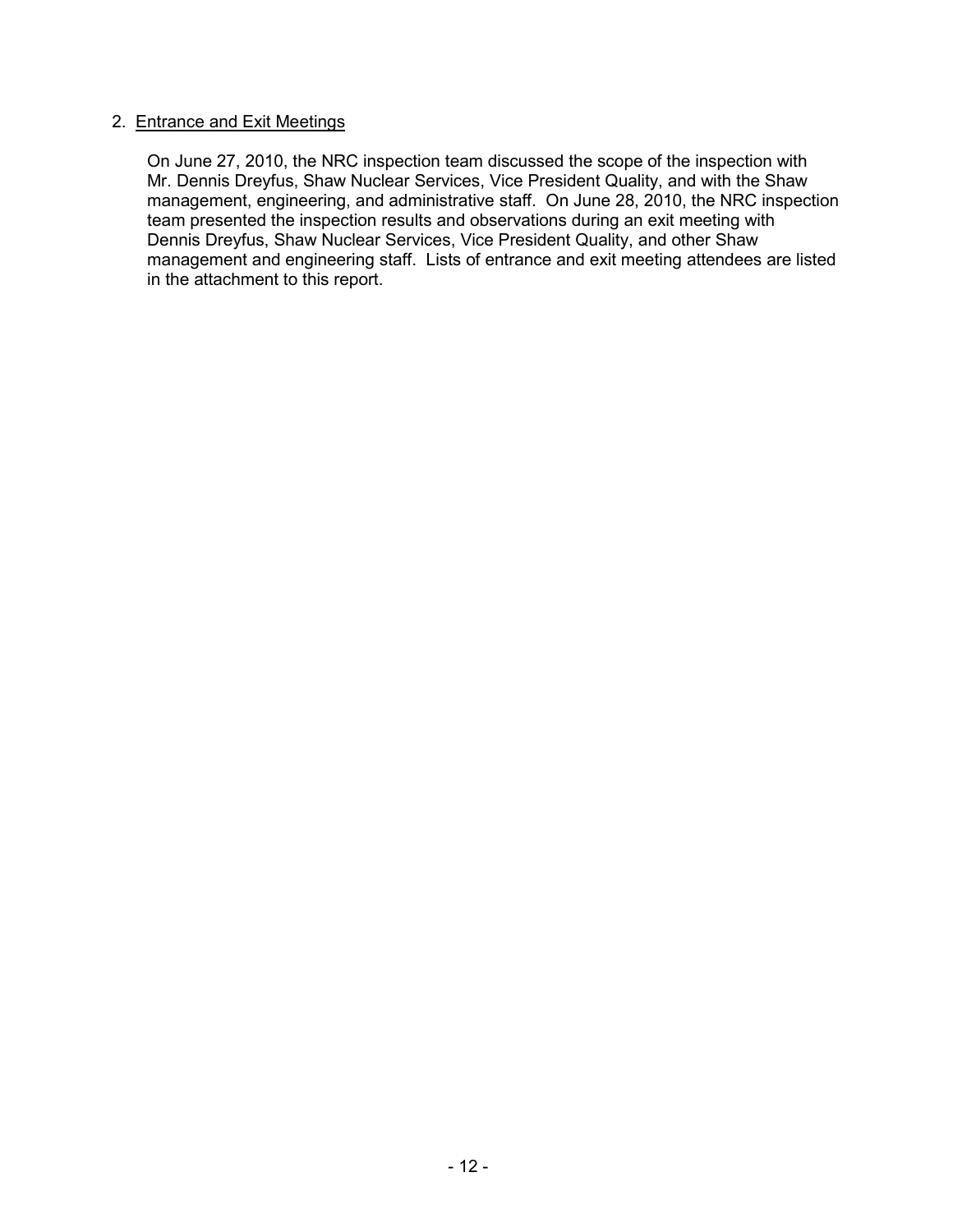# **ATTACHMENT**

# 1. ENTRANCE/EXIT MEETING ATTENDEES

| Name                    | <b>Title</b>                        | Affiliation         | Entrance     | Exit    | Interviewed  |
|-------------------------|-------------------------------------|---------------------|--------------|---------|--------------|
| <b>Geoff Grant</b>      | Director, QA                        | <b>Shaw Nuclear</b> | X.           | X       | X.           |
| Hal Thornberry          | <b>VP Nuclear</b>                   | <b>Shaw Nuclear</b> | X.           | X       |              |
|                         | Construction                        |                     |              |         |              |
| <b>Chuck Richards</b>   | Sr. Director                        | <b>Shaw Nuclear</b> | $\sf X$      | X       | $\mathsf{X}$ |
|                         | Construction                        |                     |              |         |              |
| <b>Rick Stevenson</b>   | Chief Engineer-QA<br>Stoughton      | <b>Shaw Nuclear</b> | $\mathsf{X}$ |         | X            |
| Randy Vigor             | Sr. Director                        | <b>Shaw Nuclear</b> | $\mathsf{X}$ | X       |              |
|                         | Operations                          |                     |              |         |              |
| James Carr              | <b>HUP Program</b>                  | <b>Shaw Nuclear</b> | $\mathsf{X}$ | $\sf X$ |              |
|                         | Manager                             |                     |              |         |              |
| <b>Bruce Williams</b>   | Compliance                          | <b>Shaw Nuclear</b> | $\mathsf{X}$ |         |              |
| Monte Velardi           | <b>APM</b>                          | <b>Shaw Nuclear</b> | X            |         |              |
| Rob Otis                | Office QA Manager                   | <b>Shaw Nuclear</b> | X.           | X       | X            |
| <b>Kimberly Harsley</b> | <b>QA Specialist/CAR</b>            | <b>Shaw Nuclear</b> | X            | X       | $\mathsf{X}$ |
|                         | Coordinator                         |                     |              |         |              |
| John M. Oddo            | <b>Nuclear Licensing</b><br>Manager | <b>Shaw Nuclear</b> | $\mathsf{X}$ | X       | $\sf X$      |
| <b>Virgil Barton</b>    | Sr. VP QA/Lic/EHS                   | <b>Shaw Nuclear</b> | X            | X       |              |
| <b>Richard Fay</b>      | Ops/QA Director                     | <b>Shaw Nuclear</b> |              | X       | $\mathsf{X}$ |
| David Jantasi           | <b>Director Quality</b>             | <b>Shaw Nuclear</b> | $\sf X$      |         | $\mathsf{X}$ |
|                         | Programs                            |                     |              |         |              |
| <b>Robert Prato</b>     | <b>Team Leader</b>                  | U.S. NRC            |              |         | X            |
| <b>Eric Fries</b>       | Inspector                           | U.S. NRC            |              |         | X            |
| Roger Lanksburry        | Inspector                           | U.S. NRC            |              |         | X            |

# 2. INSPECTION PROCEDURES USED

IP 43002, "Routine Inspections of Nuclear Vendors"

IP 36100, "Inspection of 10 CFR Parts 21 and 50.55(e) Programs for Reporting Defects and Noncompliance"

# 4. LIST OF ITEMS OPENED, CLOSED, AND DISCUSSED

One previous NRC inspections had been performed at Shaw's facility in Charlotte, NC, prior to this inspection.

The following items were found during the previous inspection: